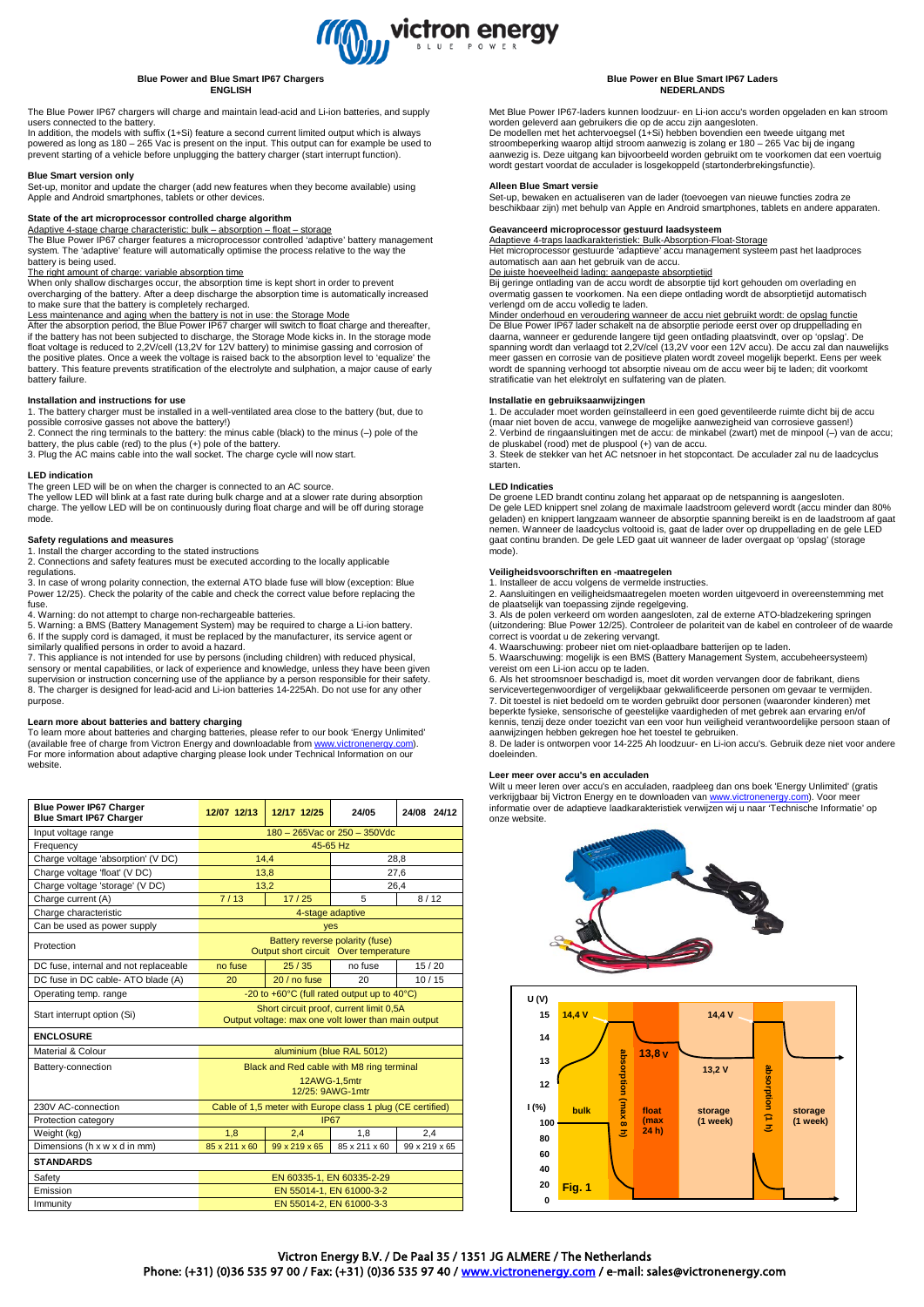

# **Chargeurs Blue Power et Blue Smart IP67 FRANCAIS**

Les chargeurs de batterie Blue Power IP67 chargent et maintiennent sous tension les batteries au<br>plomb et lithium-ion, et ils alimentent les utilisateurs raccordés à la batterie.<br>De plus, les modèles avec suffixe (1+Si) pr toujours alimentée tant qu'une tension 180 – 265 VCA est présente sur la sortie. Par exemple, cette sortie peut être utilisée pour éviter le démarrage d'un véhicule avant le débranchement du chargeur de batterie (fonction d'interruption de démarrage).

### **Version Blue Smart uniquement**

Configurer, surveiller et mettre à jour le chargeur (ajouter de nouvelles fonctions quand elles sont disponibles) en utilisant des tablettes ou des smartphones Apple et Android ou d'autres dispositifs.

# **Système de gestion de charge 'auto adaptatif'** Charge adaptative en 4 étapes : Bulk – absorption – float – veille

Le Chargeur Phoenix innove par son système de gestion de charge 'auto adaptatif' piloté par microprocesseur. La fonction 'auto adaptative' optimise automatiquement le processus de charge

par rapport à l'utilisation qui est faite de la batterie. Toujours la bonne dose de charge : durée d'absorption variable

Lorsque la batterie est peu déchargée (par exemple sur un bateau raccordé au quai) la charge d'absorption est raccourcie pour éviter toute surcharge. Après une décharge profonde la durée de la charge d'absorption est automatiquement augmentée pour assurer une recharge complète de la batterie.

<u>Moins d'entretien et de vieillissement quand la batterie ne sert pas : mode veille</u><br>Le mode veille intervient lorsque que la batterie n'est pas sollicitée. La tension float est alors<br>ramenée à 2,2V/élément (13,2V pour une des plaques positives. La tension est ensuite relevée au niveau d'absorption une fois par semaine pour 'égaliser' la batterie. Ce procédé empêche la stratification de l'électrolyte et la sulfatation, causes majeures du vieillissement prématuré des batteries.

### **Installation et mode d'emploi**

1. L'installation du chargeur de batteries doit se faire dans un local bien aéré et à proximité de la batterie. Mais jamais au dessus de la batterie en raison d'émanation de gaz corrosifs. 2. Connectez les cosses à anneaux à la batterie : Le câble négatif (noir) sur la borne négative (-) de la batterie, le câble positif (rouge) sur la borne positive (+) de la batterie

3. Branchez le chargeur sur l'alimentation CA. Le chargeur de batteries lancera le cycle de chargement.

# **Voyants LED**

Le voyant vert est allumé en continu tant que chargeur est branché sur l'alimentation CA. Le voyant jaune clignote régime rapide tant que le la tension d'absorption n'est pas atteinte et commute sur régime lent durant la période d'absorption. Lorsque le cycle de charge est terminé, le<br>chargeur commute sur float/veille et le voyant jaune voyant reste allumé en continu.<br>Le voyant jaune sera constamment allum mode veille.

# **Règlements et mesures de sécurité**

1. Installer le chargeur conformément aux instructions indiquées.

2. Les raccordements et dispositifs de protection doivent être exécutés conformément à la réglementation locale en vigueur.

3. En cas de connexion de polarité incorrecte, le fusible ATO sautera (exception : Blue Power 12/25). Vérifier la polarité du câble et vérifier la valeur correcte avant de remplacer le fusible.

4. Attention: ne pas essayer de charger des batteries non rechargeables. 5. Attention : un BMS (Système de gestion de batterie) peut être nécessaire pour charger une batterie au lithium-ion.

6. Si le câble d'alimentation est endommagé, il doit être remplacé par le fabricant, son dépanneur

ou des personnes ayant les mêmes qualifications afin d'éviter tout danger.<br>7. Cet appareil n'est pas prévu pour être utilisé par des personnes (dont les enfants) ayant un<br>handicap physique, sensoriel ou mental, ou un manqu s'ils se trouvent sous la supervision ou s'ils ont reçu des instructions concernant l'utilisation de l'appareil d'une personne responsable de leur sécurité.

8. Le chargeur est conçu pour des batteries au plomb ou au lithium-ion 14-225 Ah. Ne pas utiliser à des fins autres que celles prévues.

# **Pour tout savoir sur les batteries et leur charge**

Pour de plus amples informations sur les batteries et leurs méthodes de charge vous pouvez consulter notre livre « L'Énergie Sans Limites » (disponible gratuitement chez Victron Energy et téléchargeable sur <u>www.victronenergy.com</u>). Pour de plus amples informations sur la technique de<br>charge adaptative, veuillez consulter la section des informations techniques sur notre site web.

#### **Blue Power und Blue Smart IP67 Ladegeräte DEUTSCH**

Mit den Blue Power IP67 Batterie-Ladegeräte lassen sich Blei-Säure- und Lithium-Ionen-Batterien aufladen und im geladenen Zustand halten sowie an die Batterie angeschlossene Verbraucher mit

Energie versorgen. Die Modelle mit Zusatz (1+Si) verfügen außerdem über einen zweiten strombegrenzten Ausgang, der stets mit Energie versorgt wird, solange am Eingang 180 – 265 V AC verfügbar sind. Mithilfe<br>dieses Ausgangs lässt sich zum Beispiel verhindern, dass ein Fahrzeug gestartet wird, bevor das<br>Batterie-Ladegerät abgezogen w

# **Nur für die Blue Smart Version**

Set-up, Uberwachung und Aktualisierung des Ladegerätes (Hinzufügen neuer Funktionen, wenn<br>sie verfügbar werden) erfolgen mithilfe von Apple- und Android-Smartphones, Tablets oder anderen Geräten.

#### **Mikroprozessor gesteuerte Ladecharkteristik neuester Entwicklung**

Adaptive 4-Stufenkennlinie: Konstantstrom-Konstantspannung-Float-Lagerung Das Blue Power IP67 Ladegerät nutzt ein mikroprozessorgesteuertes Batterie Management Systemt mit adaptiver Ladetechnik. Dadurch wird der Ladevorgang automatisch an das Verbrauchsverhalten angepsßt.

<u>Korrekte Ladungsmenge: angepaßte Konstantspannungsdauer</u><br>Bei nur geringer Entnahme wird zur Vermeidung einer Überladung die Konstant-spannungs-Dauer<br>kurz gehalten. Andererseits wird sie bei tieferer Entladung automatisch vollständige Wiederaufladung sicherzustellen.<br>
vollständige Wiederaufladung sicherzustellen.

Geringer Wartungsaufwand und weniger Alterung bei Nichtgebrauch: Der Lagermodus

Nach der Konstantspannungs-Phase geht der Blue Power IP67 Lader automatisch in den Float– Zustand und anschließend bei fehlender Stromentnahme in den Lagermodus. Dabei wird die Spannung auf 2,2V/Zelle (13,2V bei einer 12V Batterie)

reduziert um Gasung und Korrosion an den Plus-Platten zu minimieren. Wöchentlich einmal wird für eine Ausgleichsladung die Spannung kurzzeitig auf das Konstant-spannungs-Niveau erhöht. Die verhindert Elektrlytschichung und Sulfatierung.

### **Installation und Gebrauchsanweisung**

1. Das Batterie-Ladegerät ist in einem gut belüfteten Bereich in Nähe der Batterie anzubringen (aufgrund möglicher Schadgase jedoch nicht über der Batterie!).

2. Anschließen der Ringkabelschuhe an die Batterie: das Minuskabel (schwarz) an den Minus-Pol (–) der Batterie, das Pluskabel (rot) an den Plus-Pol (+) der Batterie. 3. Das Anschlusskabel an eine Steckdose anschließen: Der Ladezyklus beginnt.

**LED Anzeige** Die grüne LED leuchtet auf, wenn das Gerät an 230 V angeschlossen ist.

Die gelbe LED blinkt schnell während der ersten Ladestufe und langsamer während der zweiten.<br>Am Endes des Ladezyklus brennt die gelbe Diode dauernd.<br>Die gelbe LED leuchtet während des Erhaltungsladungs-Modus ununterbrochen

des Lagerungs-Modus aus.

# **Sicherheitsbestimmungen und Sicherheitsmaßnahmen**

1. Installieren Sie das Ladegerät gemäß der angegebenen Anweisungen. 2. Anschlüsse und Sicherheitsvorkehrungen müssen den örtlich geltenden Bestimmungen entsprechen.

3. Bei Verpolung brennt die ATO-Flachsicherung durch (Ausname: die Blue Power 12/25). Überprüfen Sie vor dem Ersetzen der Sicherung die Polung der Kabel und den korrekten Wert.

4. Vorsicht: Versuchen Sie nie, eine Einwegbatterie aufzuladen. 5. Vorsicht: Es kann sein, dass ein BMS (Batterie-Management-System) zum Laden einer Lithium-Ionen-Batterie erforderlich ist.

6. Sollte die Anschlussleitung beschädigt sein, ist sie durch den Hersteller, seinen Kundendienst

oder ähnlich qualifizierte Personen zu ersetzen, um eine mögliche Gefahr zu verhindern.<br>7. Dieses Gerät sollte nicht von Personen (unter anderem von Kindern) verwendet werden, die<br>über eingeschränkte physische, sensorische dafür notwendigen Erfahrungen und Kenntnisse besitzen, sofern sie nicht bei der Bedienung des Gerätes durch eine für ihre Sicherheit verantwortliche Person überwacht werden bzw. bezüglich

der sachgemäßen Bedienung angeleitet wurden. 8. Das Lade-Gerät wurde für Blei-Säure- und Lithium-Ionen-Batterien 14-225 Ah ausgelegt. Verwenden Sie es nicht für andere Zwecke.

**Weitere Informationen über Batterien und ihre Ladung**<br>Weitere Informationen über Batterien und das Laden von Batterien finden Sie in unserem Buch "Energy Unlimited" (Uneingeschränkte Energie) (über Victron Energy kostenfrei erhältlich oder<br>zum Herunterladen unter <u>www.victronenergy.com</u>). Weitere Informationen zum adaptiven Laden<br>erhalten Sie auf unserer Website unt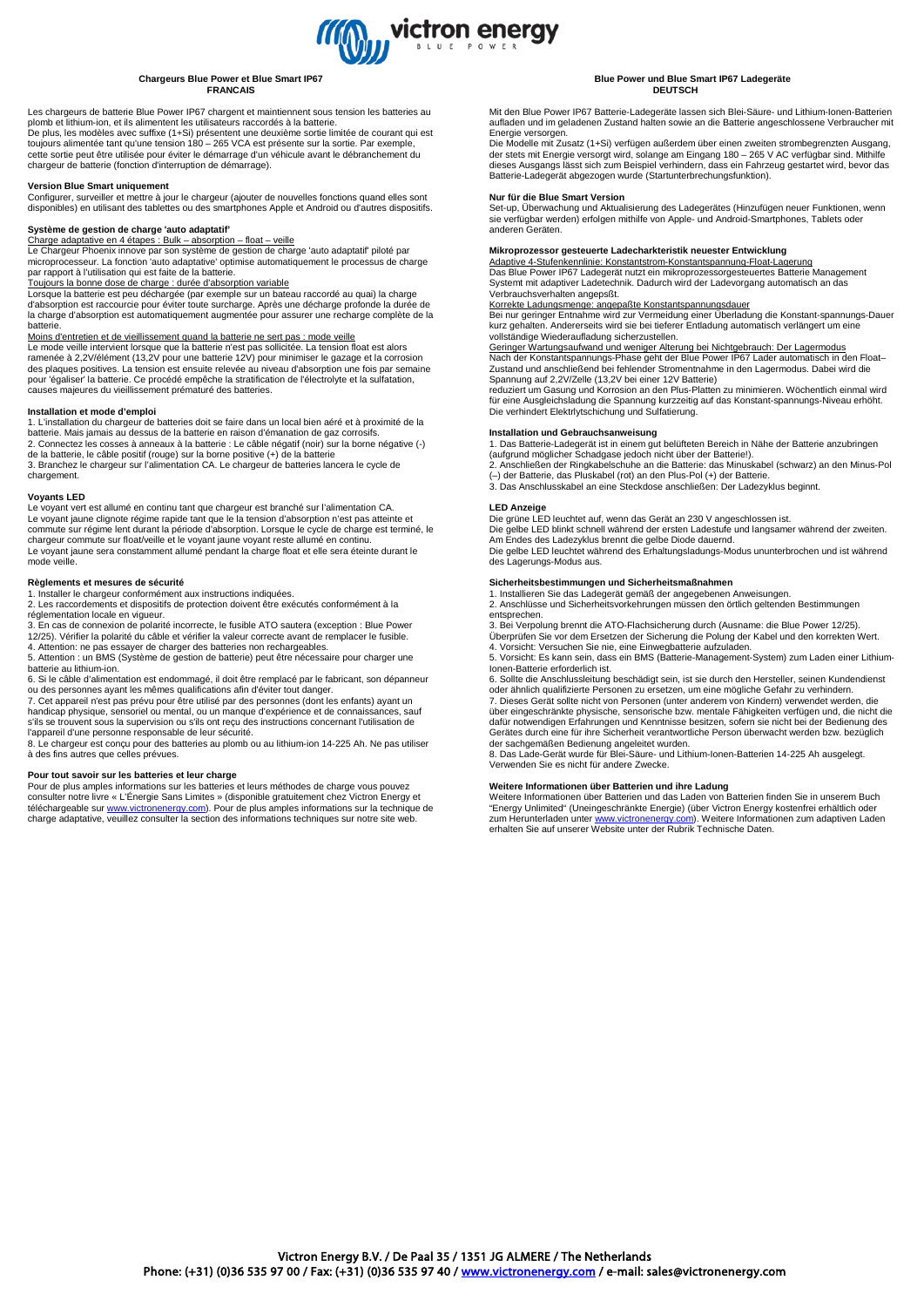

### **Caricabatterie Blue Power e Blue Smart IP67 ITALIANO**

Il caricabatterie Blue Power IP67 caricherà e manterrà cariche le batterie al piombo acido e agli ioni di litio, e alimenterà le utenze collegate alla batteria.

Inoltre, i modelli con suffisso (1+Si) sono dotati di una seconda uscita limitata in corrente, che viene sempre alimentata fino a quando sull'ingresso sono presenti 180 – 265 Vac. Questa uscita può essere utilizzata, ad esempio, per evitare che un veicolo si avvii prima che venga staccato il caricabatterie (funzione di interruzione avvio).

# **Solamente versione Blue Smart**

Configurare, monitorare e aggiornare (aggiungere nuove caratteristiche quando siano disponibili), utilizzando smartphone, tablet o altri dispositivi Apple e Android.

**Algoritmo di carica con microprocessore all'avanguardia**<br><u>Caratteristica di carica adattiva a 4 fasi: prima fase di carica – assorbimento – mantenimento –</u> accumulo

Il caricabatterie Blue Power IP67 incorpora un sistema a microprocessore di gestione "adattiva della batteria. La funzione adattiva ottimizza automaticamente il processo di carica a seconda del tipo di utilizzo della batteria

### La giusta quantità di carica: tempo di assorbimento variabile

In caso di scarica della batteria di portata ridotta, la durata dell'assorbimento viene limitata al fine di evitare il sovraccarico della batteria. Dopo una scarica di ampia portata, il tempo di assorbimento viene prolungato automaticamente al fine di assicurare la carica completa della

batteria. Minore manutenzione e perdita di capacità della batteria nelle fasi non operative: Modalità di accumulo

Dopo la fase di assorbimento, il caricabatterie Blue Power IP67 passerà alla carica di mantenimento e quindi, se la batteria non si è in alcun modo scaricata, si attiverà la modalità di accumulo, durante la quale la tensione di mantenimento verrà ridotta a 2,2 V/cella (13,2 V per una batteria da 12 V), limitando al minimo la formazione di gas e la corrosione delle piastre positive. Una volta a settimana la tensione viene riportata al livello di assorbimento per l'equalizzazione della batteria. Questo processo impedisce la stratificazione dell'elettrolita e la solfatazione, cause principali dell'invecchiamento prematuro delle batterie.

### **Installazione e istruzioni d'uso**

1. Il caricabatterie deve essere installato in luogo ben ventilato e il più possibile vicino alle batterie (non installare al di sopra della batteria, per via del possibile sviluppo di gas corrosivi!) 2. Collegare alla batteria i terminali ad occhiello: il cavo negativo (nero) al polo negativo (-) della batteria, il cavo positivo (rosso) al polo positivo (+) della batteria. 3. Collegare il cavo di rete CA alla presa a muro. Si avvierà così il ciclo di carica.

### **Indicatori LED**

ID verde si accende quando il caricabatterie viene collegato ad una sorgente CA Il LED giallo lampeggia velocemente durante la prima fase di carica, e lampeggia più lentamente durante la carica di assorbimento. Una volta completato il ciclo di ricarica, il LED giallo rimane acceso

Il LED giallo rimane sempre acceso durante la carica di mantenimento mentre resta spento in modalità di accumulo.

### **Norme e misure di sicurezza**

1. Installare il caricabatterie seguendo le istruzioni fornite 2. Per i collegamenti e le funzionalità di sicurezza, attenersi alle norme locali applicabili.

3. Se si effettua un collegamento con polarità sbagliata, il fusibile ATO a lama si brucerà (exception: Blue Power 12/25). Verificare la polarità del cavo e prima di procedere alla sostituzione del fusibile verificare che il valore sia corretto.

4. Avvertenza: Non tentare di caricare batterie non ricaricabili.

5. Avvertenza: per caricare la batteria agli ioni di litio potrebbe essere necessario un BMS (sistema

di gestione della batteria). 6. Se il cavo di alimentazione è danneggiato, dovrà essere sostituito solo dal produttore, dal responsabile dell'assistenza o da persone con qualifiche equivalenti al fine di evitare situazioni di rischio.

7. Questo dispositivo non dovrà essere utilizzato da persone con abilità fisiche, mentali o sensoriali ridotte (bambini compresi) o con mancanza di esperienza e conoscenza, salvo dietro supervisione o istruzioni sull'uso del dispositivo da parte di una persona responsabile per la loro

incolumità. 8. Il caricabatterie è stato progettato per batterie al piombo acido o agli ioni di litio da 14-225 Ah. Non usare per altri scopi.

# **Per maggiori informazioni su batterie e caricabatteria**

Per ulteriori informazioni su batterie e relativi metodi di ricarica, consultare il nostro libro "Energy Unlimited" (messo a disposizione gratuitamente da Victron Energy e scaricabile dal sito [www.victronenergy.com\).](http://www.victronenergy.com/) Per ulteriori informazioni sulla funzione di carica adattiva, visitare anche la sezione "Informazioni Tecniche" del nostro sito.

#### **Carregadores Blue Power e Blue Smart IP67 PORTUGUÊS**

Os carregadores de bateria Blue Power IP67 realizam o carregamento e a manutenção de baterias chumbo-ácido e Li-ion, além de alimentarem os utilizadores ligados à bateria. Adicionalmente, os modelos com o sufixo (1+Si) possuem uma segunda saída de corrente<br>limitada que dispõe sempre de energia enquanto houver 180 – 265 Vca na saída. Esta saída pode ser utilizada, por exemplo, para impedir o arranque de um veículo antes de desligar o carregador de bateria (função de corte do arranque).

# **Apenas versão Blue Smart**

Instale, monitorize e atualize a carregador (adicione novas funcionalidades conforme vão ficando disponíveis) com smartphones Apple e Android, tablets ou outros dispositivos.

**Algoritmo de carga controlado por um microprocessador avançado**<br><u>Carregamento adaptável de 4 etapas: Inicial – Absorção – Carga Lenta - Armazenamento</u><br>O carregador Blue Power IP67 dispõe de um sistema de gestão da bateria por microprocessador. Esta função adaptável optimizará automaticamente o processo de carregamento consoante o modo de utilização da bateria.

<u>A carga exacta: tempo de absorção variável</u><br>Quando a descarga for reduzida, o tempo de absorção é encurtado para evitar a sobrecarga da bateria. Depois de uma descarga intensa, o tempo de absorção é aumentado automaticamente para garantir que a bateria é carregada completamente.

Menos manutenção e envelhecimento quando a bateria não estiver a ser utilizada: o modo armazenamento

Após o período de absorção, o carregador Blue Power IP67 mudará para a carga de flutuação e depois, se a bateria não tiver sido descarregada, o modo de armazenamento é activado. Neste<br>modo, a tensão de flutuação é reduzida para 2,2 V/célula (13,2 V para uma bateria de 12 V) para<br>minimizar a gasificação e a corros aumentada de novo até ao nível de absorção para equalizar a bateria. Esta função previne a estratificação do electrólito e a sulfatação, as principais causas de avaria nas baterias.

# **Instalação e instruções de utilização**

1. O carregador de bateria deve ser instalado num local bem ventilado próximo da bateria (mas

não sobre a mesma, por causa dos eventuais gases corrosivos!) 2. Ligue os terminais de argola à bateria: o cabo negativo (negro) ao polo negativo (–) da bateria e o cabo positivo (vermelho) ao polo positivo (+).

3. Introduza o cabo de alimentação CA na tomada de parede. Neste momento o ciclo de carga é iniciado.

### **Indicação LED**

O LED verde acender-se-á quando o carregador for ligado a uma fonte CA.

O LED amarelo pisca rapidamente durante a carga inicial e mais lentamente durante a carga de absorção. Depois o LED amarelo fica fixo quando o ciclo de carga ter sido concluído. O LED amarelo ilumina-se de forma permanente durante a carga de flutuação e apaga-se durante o modo de armazenagem.

### **Medidas e normas de segurança**

1. Instale o carregador de acordo com as instruções indicadas. 2. As ligações e as funções de segurança devem ser implementadas de acordo com as normas locais aplicáveis.

3. Em caso de ligação com a polaridade incorreta, o fusível ATO dispara. Verifique a polaridade do cabo e certifique-se de que o valor está correto antes de substituir o fusível (exception: Blue Power 12/25).

4. Aviso: não tente carregar baterias não recarregáveis.

5. Aviso: pode ser necessário um BMS (Sistema de gestão da Bateria) para carregar uma bateria Li-ion.

6. Se o cabo de alimentação estiver danificado, deve ser substituído pelo fabricante, pelo seu representante ou por um técnico qualificado para evitar acidentes.

7. Este produto não deve ser utilizado por pessoas (incluindo crianças) com capacidades físicas, sensoriais ou mentais diminuídas ou sem experiência e informação, exceto se forem supervisionadas ou informadas sobre a utilização do produto por alguém responsável pela sua

segurança. 8. O carregador destina-se a baterias de chumbo-ácido e Li-ion com 14-225 Ah. Não deve ser utilizado com qualquer outro fim.

# **Saiba mais sobre baterias e o seu carregamento**

Para saber mais sobre baterias e o seu carregamento, consulte o nosso livro Energy Unlimited<br>(disponibilizado gratuitamente na Victron Energy e que pode ser descarregado em<br>www.victronenergy.com). Para mais informação sobr de Informação Técnica do nosso website.